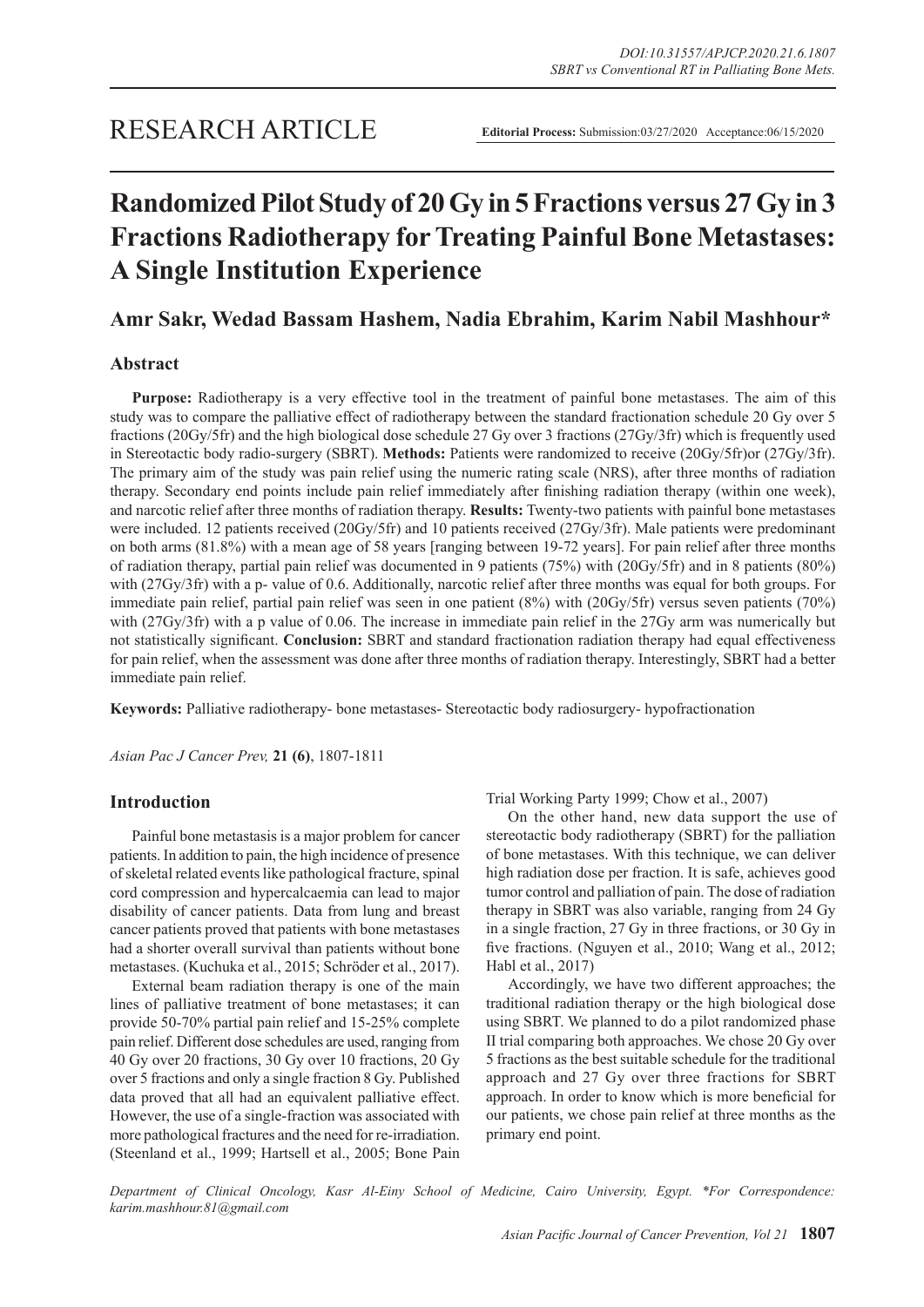## **Materials and Methods**

The study protocol was approved from the center scientific committee. It was a prospective randomized phase II pilot study comparing 20 Gy over 5 fractions versus 27 Gy over 3 fractions, as a different schedule of radiation therapy for painful bone metastasis.

#### *Patient population*

Twenty-two patients were recruited according to inclusion and exclusion criteria. Patients were eligible if they were 18 years of age or older and had histologically proven primary malignancy and radiographic evidence of bone metastasis. For example, in the case of spinal metastasis, the presence of spinal instability or neurological deficit may preclude patients from the study as the results may be biased by the surgical treatment required. A maximum of three distinct bone metastases were allowed. Karnofsky performance status of at least 40 was allowed. A Lesion less than 5mm from spinal cord may make SABR regimens difficult to apply due to danger of exceeding spinal cord tolerance. The main exclusion criteria were previous radiation therapy to the affected painful site, pathologic fracture or impending fracture of the treatment site, if there was a clinical or radiographic evidence of spinal cord or cauda equine compression. Haematological tumours are excluded from the study since they are more radiosensitive and respond well to lower doses per fraction and total doses. Patients receiving bone-supporting drugs such as Bisphosphonates or denosumab were included.

## *Aim of the study*

The aim of this study was to compare the painrelieving efficacy of 20 Gy in 5 fractions versus 27 Gy in 3 fractions in patients with painful bone metastases. The primary aim of the study was pain relief using numeric rating scale (NRS) after three months of radiation therapy. Secondary end points include pain relief one week after finishing radiation therapy, narcotic relief after three months of radiation therapy.

#### *Pain assessment*

Baseline pain assessment by using a numerical rating scale from 0 to 10 where 0 indicates no pain and 10 indicates severe pain. Patients rated their pain from 0 to 10 prior to start of radiation therapy. The score is recorded along with the analgesic used and its dose.

#### *Radiation therapy steps and technique*

## *Radiation therapy technique was done by the following steps CT scan*

CT scanning was carried out with the patient lying comfortable and supine. Midline and lateral laser lines were used for target localization, with radio-opaque markers being utilized for visualization of the reference points on the CT image. Centres were tattooed for reproducibility. Images were then transferred to the treatment planning system (Eclipse version 11).

## *Contouring*

Gross tumor volume (GTV) was delineated guided by

available diagnostic imaging modality (Bone scan, MRI or PET scan) and a margin of 0.3cm (Planned tumor volume or PTV) was taken around the GTV. Risk structures were contoured according to the site of the bone lesion indicated for radiation therapy.

#### *Planning*

Patients were planned either by 3D conformal or VMAT modalities, figure (1) demonstrate a case planned with VMAT. Dose- volume histogram was then used to calculate the normal tissue dose distribution (DVH).

#### *CT simulation*

Virtual CT simulation is done before start of treatment guided by the tattoo done earlier and the Digital reconstructed radiograph (DRR).

#### *Verification*

On the treatment machine daily online Electronic portal image device (EPID) was done to ensure proper positioning of the patients, as seen in figure (2).

#### *Treatment given and Follow up*

Patients in the (20Gy/5fr) schedule received their fractions on five consecutive days. While in (27Gy/3fr) schedule, they received fractions on an every other day basis. After finishing the radiation treatment and after three months period, patients were asked to score their pain using NRS and the type of analgesic used and its dose was noted.

#### *Response categories*

#### *Pain relief can be classified into one of four categories.*

1) Complete pain relief: a pain score of 0 by NRS at the treated site with no increase in analgesic intake in comparison to baseline analgesic intake.

2) Partial pain relief: a pain score reduction of 2 or more from baseline by NRS at the treated site without increasing analgesic intake, or analgesic reduction of 25% or more from baseline without an increase in pain.

3) Stationary pain relief: any response that is not categorized as complete, partial pain relief, or pain progression.

4) Pain progression: increase in pain score of 2 or more above baseline by NRS at the treated site, or an increase of 25% or more in analgesic intake compared with baseline.

#### *Statistical Methods*

Data were collected, tabulated and statistically analyzed using a personal computer with (SPSS) version 22 program. (IBM SPSS Statistics for Windows, Version 22.0. Armonk, NY, USA: IBM Corp). P value of  $\leq 0.05$ was considered statistically significant. Chi-square test was used to assess whether the distribution of a categorical variable is significantly different between two or more groups. Tests of chi-square were used to determine whether there is an association between two categorical variables and used to detect any difference between the two test groups. The Wilcoxon test was used to test the null hypothesis that the median of the differences between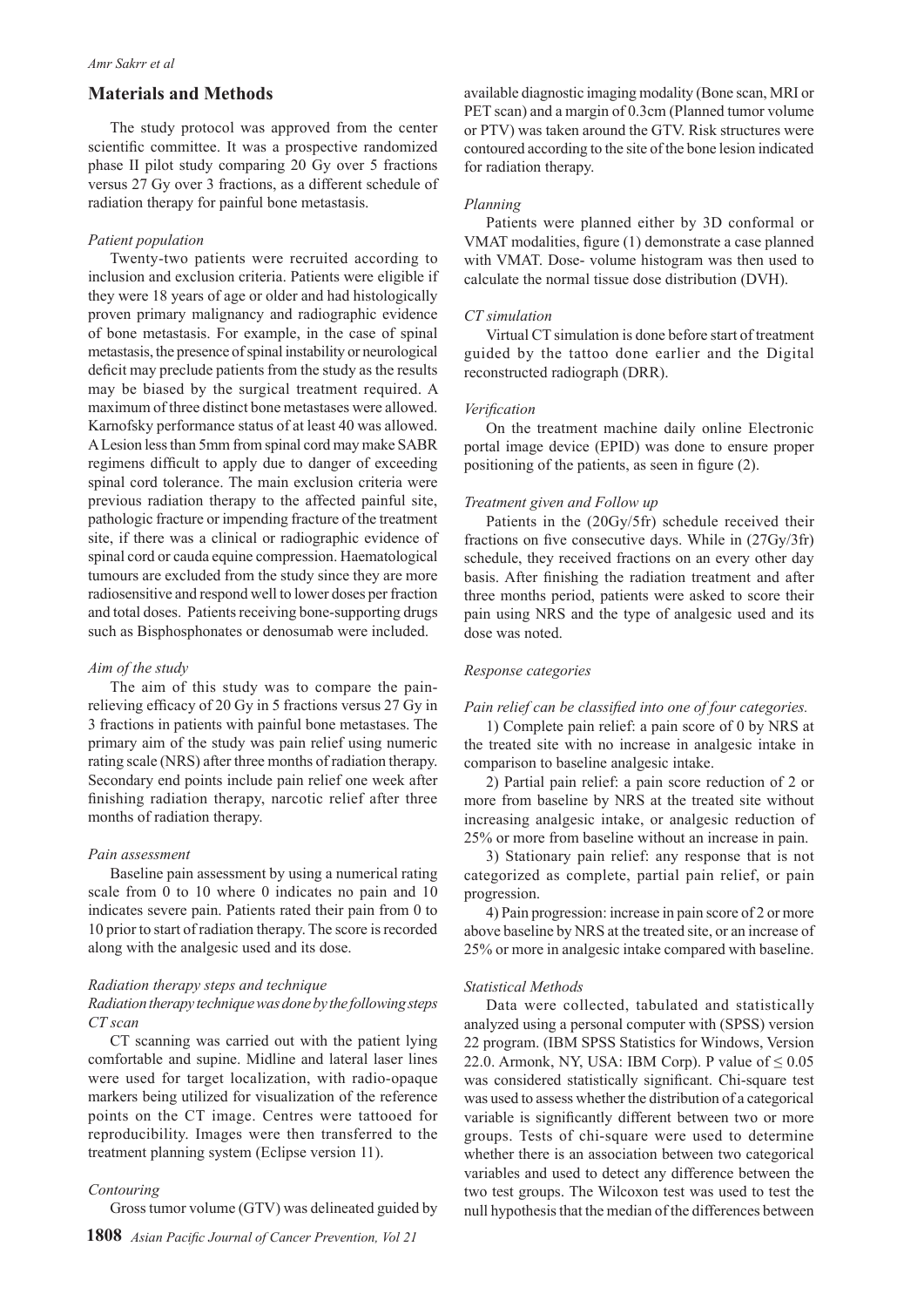pairs of observations is equal to zero.

## **Results**

This pilot study was carried out in Kasr Al-Ainy Center of Clinical Oncology and Nuclear medicine (NEMROCK) during the period between May 2018 and January 2019.Twenty-two patients with painful bone metastases were included. Twelve patients received (20Gy/5fr) and 10 patients received (27Gy/3fr). Male

Table 1. Illustrates the Patient and Tumoral Characteristics of Both Arms Involved in the Study

| Characteristic         | (20Gy/5fr)     | (27Gy/3fr)     |
|------------------------|----------------|----------------|
| Number of patients     | 12             | 10             |
| Age (years)            |                |                |
| Median                 | 58             | 58             |
| Range                  | 19-70          | 35-72          |
| Sex                    |                |                |
| Male                   | 12             | 6              |
| Female                 | $\mathbf{0}$   | $\overline{4}$ |
| Primary                |                |                |
| Prostate               | $\mathbf{1}$   | 3              |
| <b>Bladder</b>         | 1              | 1              |
| <b>Breast</b>          | $\overline{0}$ | 1              |
| Hepatocellular         | 3              | 1              |
| Thyroid                | 1              | $\overline{0}$ |
| Sarcoma                | 1              | $\overline{2}$ |
| Colon                  | 1              | $\theta$       |
| Nasopharynx            | 1              | $\overline{0}$ |
| Maxilla                | $\theta$       | 1              |
| <b>MUO</b>             | 3              | 1              |
| Active treatment       |                |                |
| Chemotherapy           | 2              | 1              |
| Hormonal               | $\theta$       | 1              |
| Bone supporting agents | 2              | $\overline{4}$ |
| <b>Baseline Pain</b>   |                |                |
| Range                  | $4 - 10$       | $4 - 10$       |
| Median                 | 6              | 8              |

Table 2. Pain Relief after 3 Months of Radiation Therapy

|                        | Dose and Fractions        |                           |            |
|------------------------|---------------------------|---------------------------|------------|
| Variable               | (20Gy/5fr)<br>No. $(\% )$ | (27Gy/3fr)<br>No. $(\% )$ | $P$ -value |
| Complete pain relief   | 0(0)                      | 0(0)                      |            |
| Partial pain relief    | 9(75)                     | 8(80)                     | 0.6        |
| Stationary pain relief | 3(25)                     | 1(10)                     |            |
| Pain progression       | 0(0)                      | 1(10)                     |            |

patients were predominant on both arms (81.8%) with a mean age of 58 years [ranging between 19-72 years]. Only two patients in (20Gy/5fr) and one patient in (27Gy/3fr) were on chemotherapy. Different baseline characteristics of both groups are illustrated in Table (1).

## *Pain relief*

All 22 patients underwent pain relief assessment immediately and after three months of radiation therapy. Complete pain relief was not documented in any patient in both groups. Partial pain relief after three months was comparable with a p-value of 0.6. Immediate partial pain relief was seen in seven patients (70%) of 27Gy/3fr schedule versus only one patient (8%) in 20Gy/5fr schedule with a p-value of 0.06. The increase in immediate pain relief in the 27Gy arm was numerically but not statistically significant. Pain relief after 3 months of radiation therapy and immediate pain relief are illustrated in Tables 2 and 3, respectively.

Although pain severity is significantly decreased in both arms, the need for analgesia remained the same for both groups when assessment was done three months after radiotherapy with the exception of one patient who

Table 3. Illustrates Immediate Pain Relief after Receiving Treatment

| Variable               | (20Gy/5fr)<br>No. (%) | (27Gy/3fr)<br>No. $(\% )$ | $P$ -value |
|------------------------|-----------------------|---------------------------|------------|
| Complete pain relief   | 0(0)                  | 0(0)                      | -          |
| Partial pain relief    | 1(8)                  | 7(70)                     | 0.06       |
| Stationary pain relief | 11 (92)               | 3(30)                     | -          |
| Pain progression       | 0(0)                  | 1(10)                     | -          |



Figure 1. VMAT Planning Technique for a Case of Metastatic Cancer Breast to the Neck of Femur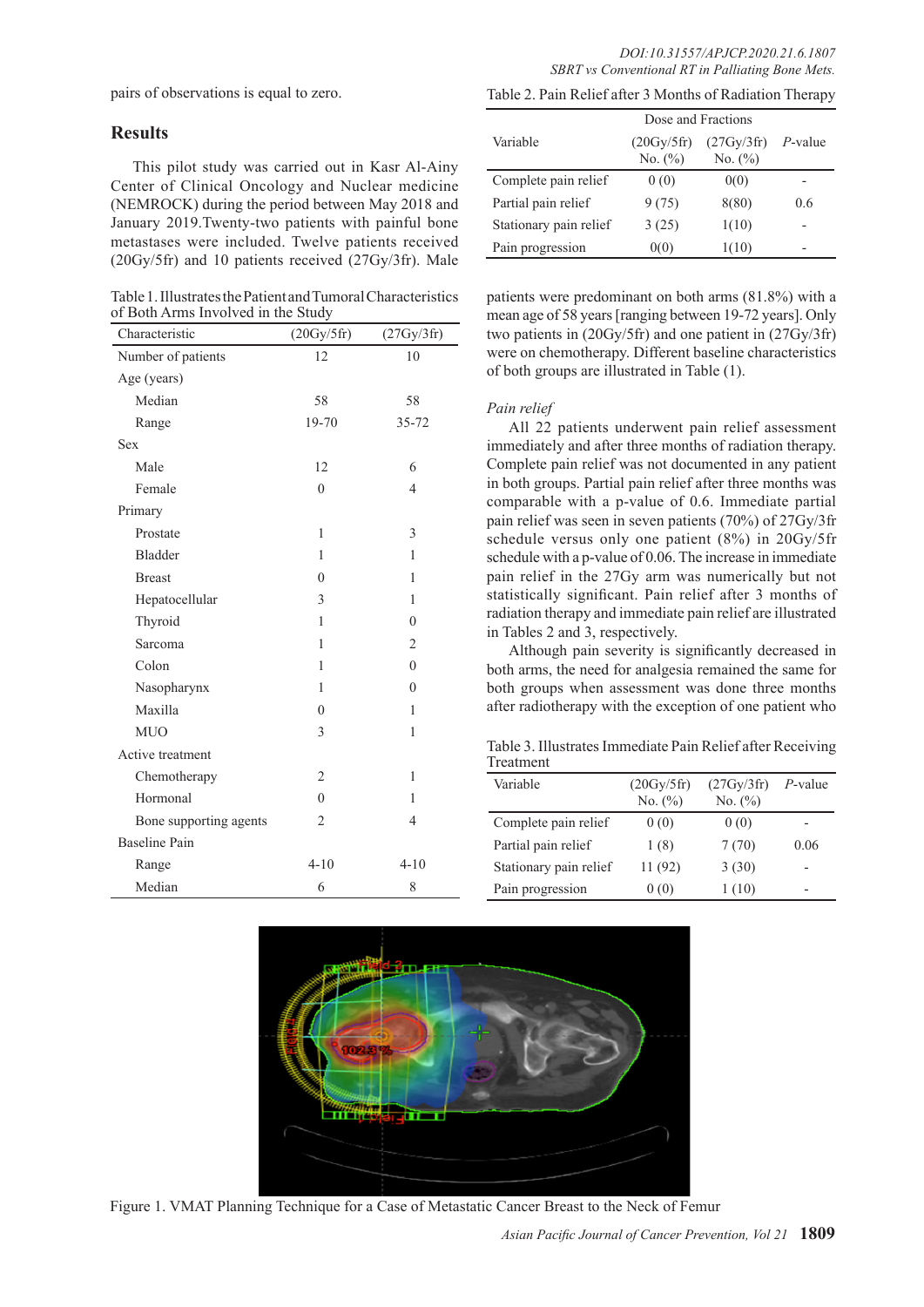

Figure 2. Online EPID for a Ccase of Metastatic Cancer Prostate to Bone

developed pain flare and increased the dose of analgesics. Regarding the possible confounders as age, sex, being on active treatment and receiving bone supporting agents, all these factors did not affect the significance of pain score reduction with p- values 0.7, 0.1, 0.67 and 0.66 respectively which excluded these factors as confounders in both groups.

## **Discussion**

This is a pilot prospective randomized phase II study for patients with painful bone metastasis, between two different radiotherapy schedules, 20Gy/5Fr versus 27Gy/3Fr. Accordingly, it is a comparison between the traditional palliative dose of radiation therapy using 2D or 3D techniques 20Gy/5Fr and the newly developed high biological dose, which is recently used by SBRT technique 27Gy/3Fr. Our question in this study was very clear and simple, which schedule is better for our patients. We used pain control after three months of radiation therapy as the primary end point. There is no other parameter to tell us which is better; except the patients themselves. So, we depend on NRS in pain relief assessment.

We have selected pain relief after three months of radiation therapy as the primary end point, like many previous trials including The Radiation Therapy Oncology Group (RTOG) trial 97-14 (Steenland et al., 1999; Hartsell et al., 2005), as it is the most reliable, simple and clear objective. Interestingly, we found that immediate pain relief after just finishing radiation therapy is very important as the primary aim was palliation, and the timing of palliation is very crucial for our patients.

Our study documented that immediate pain relief was evidently better in (27Gy/3fr) schedule. However, both groups are equally effective according to the pain assessment that was done three months after the radiation therapy. Thus, we reached a conclusion that high biological dose can provide faster pain relief. This prompts the recommendation of performing future trials with larger study populations to confirm this finding.

Other important parameters that should be taken into consideration include; cost of the treatment, time taking for delivery of radiation therapy, availability of the new machines and the palliative aim of treatment. All

these parameters are in favor with the use of traditional schedules of radiation therapy. Accordingly, in order to apply SBRT we have to have significant better results in comparison to the traditional techniques.

Delivering SBRT with high dose per fraction using sophisticated techniques in radiation therapy requires meticulous care starting from the patient selection, fixation technique up to the daily verification methods. This raised a point that using SBRT for pain control is equally as effective as traditional radiotherapy techniques and hence to control pain symptom is not essential.

We have not reported any case with complete pain relief, which opposes what was documented in the literature of approximately 15-25% complete pain relief (Steenland et al., 1999; Hartsell et al., 2005; Bone Pain Trial Working Party 1999; Chow et al., 2007). The explanation is that most of our patients are metastases from relatively radio-resistant primary tumors, hepatocellular carcinoma, sarcoma, and hormone-refractory prostate cancer. Additionally, most of our patients are not receiving concomitant active treatment. We believe that the small sample size may be a contributing factor.

Almost all the patients remained on the same dose of analgesics after the 3 months possibly because no patient attained complete response based on our assessment and criteria except for one patient who developed pain flare and increased the dose of analgesics. Again, it can be explained by the type of patients and the relatively no concomitant active treatment.

There was no statistically significant correlation found between age, sex, receiving bone-supporting agents, being on active treatment and response to pain possibly due to the low sample size. However, you can see the real palliative effect of radiotherapy when you do not give concomitant active treatment.

The main limitation of this study is the limited number of patients. However, up to our knowledge this is the first study to do this comparison. In the near future, we are going to do this trial over a large number of patients in order to know which group of patients, which can benefit from high biological dose. And we can select one or two primary tumor e.g. breast or lung cancer, in order to get reliable results. A possible recommendation for larger studies in the future with longer follow-up may be the